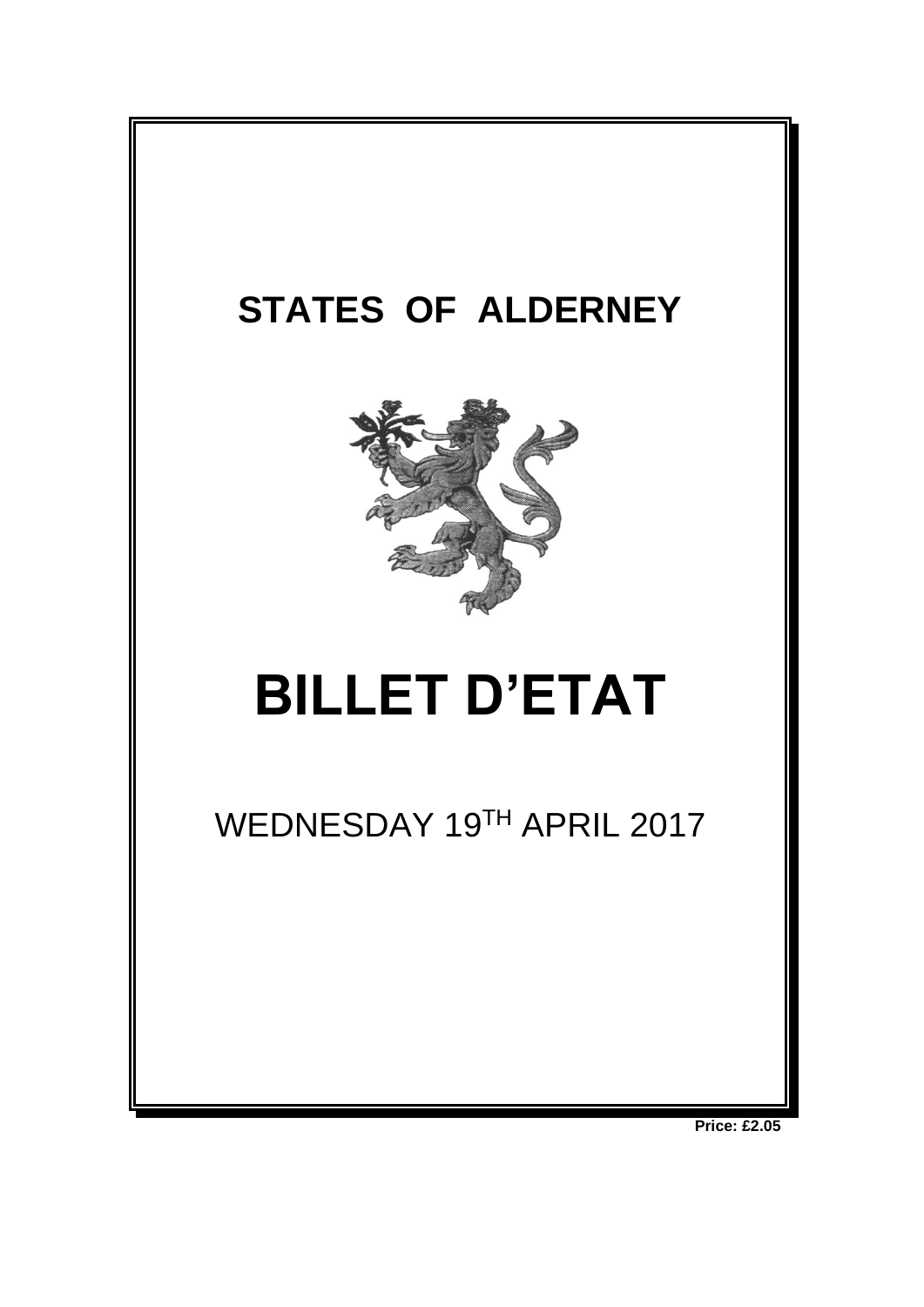# **STATES OF ALDERNEY**

## **BILLET D'ETAT**

## **FOR WEDNESDAY 19 TH APRIL 2017**

Members of the States:

I have the honour to inform you that the Meeting of the States will be held at 5:30 pm on Wednesday 19<sup>th</sup> April 2017. This will be preceded by the People's Meeting, which will be held on Wednesday 12th April 2017 at 7:00 pm in the Island Hall.

W Stuart Trought President

## **Item l Beneficial Ownership**

The following letter was received from Mr Dent, Chairman of the Policy and Finance Committee:-

## *"Beneficial Ownership of Legal Persons (Alderney) Law, 2017*

*The States of Alderney is requested to enact the Beneficial Ownership of Legal Persons (Alderney) Law, 2017. This would enable Alderney to continue to meet international standards on transparency of beneficial ownership. It would also enable Alderney to meet its obligations to the UK under an Exchange of Notes on the sharing of beneficial ownership information between the governments of the two jurisdictions that was signed in 2016. This included a commitment to hold adequate, accurate and current beneficial ownership information on a secure central electronic database and the unrestricted and timely provision of this information for law enforcement purposes, including within one hour in urgent cases.* 

#### *Background*

*The standards of the Financial Action Task Force (which sets global anti-money laundering and combatting of terrorist financing standards (AML/CFT) require jurisdictions to have timely access to adequate, accurate and current information on beneficial owners of legal persons, that is, the natural persons who ultimately own or control the legal persons created there. G20 initiatives and the EU's fourth money laundering directive have promoted the use of registers of beneficial ownership to achieve this, and their advantages have been widely recognised by the international community. As a result, a large number of jurisdictions have established, or are in the process of establishing, their own beneficial ownership*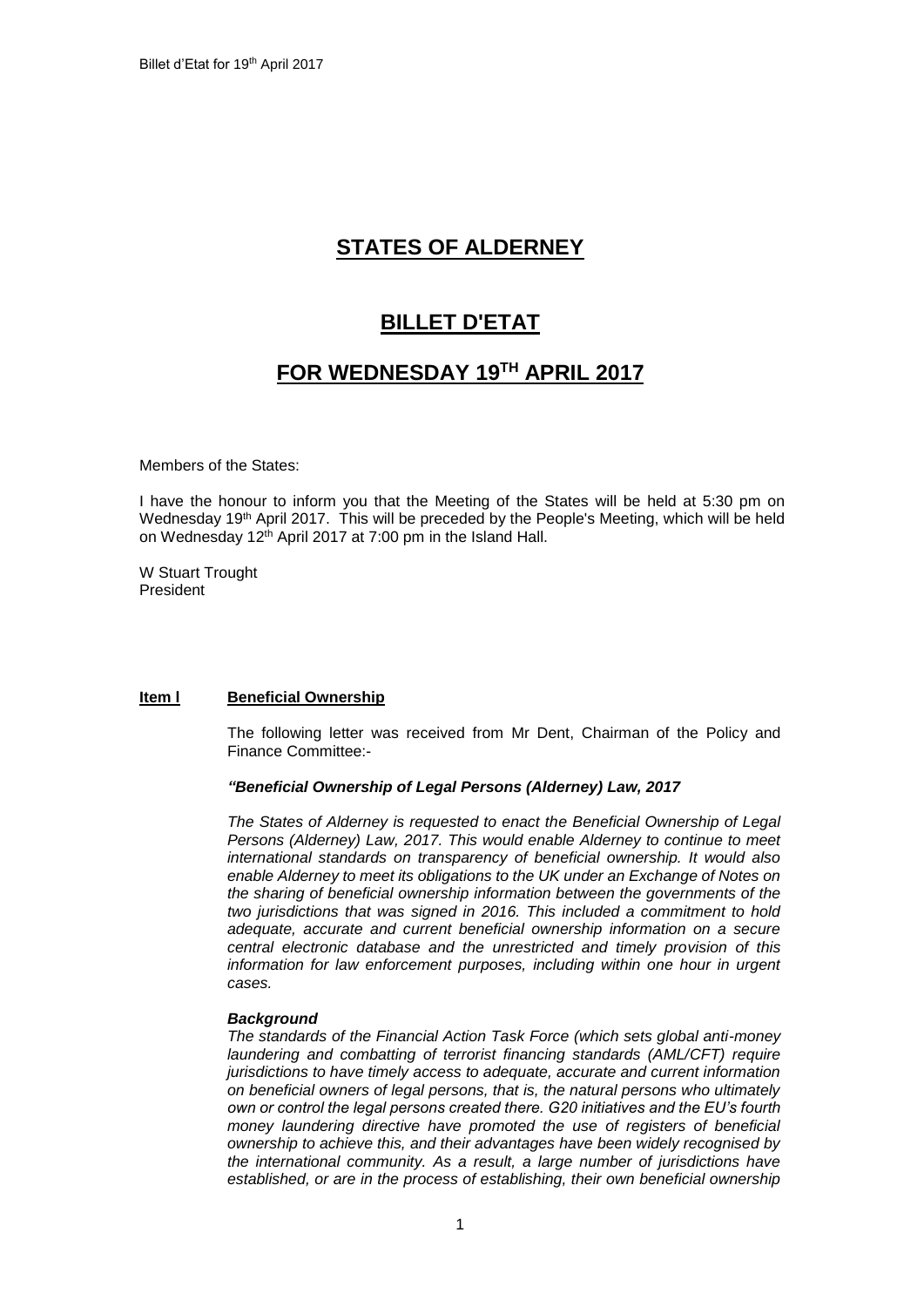*registers. This includes the UK and Jersey, which have established registers, and Guernsey and the Isle of Man, which are in the process of doing so.* 

#### *The Current Alderney Position*

*At present, the only type of legal person that can be established in Alderney is a company under the Companies (Alderney) Law, 1994 (the Companies Law).* 

*The Companies Law contains beneficial ownership obligations that correspond to those currently in place for Guernsey companies. Companies have to appoint a resident agent, who must be either a corporate services provider licensed by the Guernsey Financial Services Commission (GFSC) under the Regulation of Fiduciaries, Administration Businesses and Company Directors, etc. (Bailiwick of Guernsey) Law, 2000, or a locally resident director. The resident agent must take reasonable steps to ascertain the identity of the persons who are the beneficial owners of members' interests and must keep a record at the company's registered office of specified details of any such beneficial owners., For beneficial owners that are natural persons, these details are the individual's name, usual residential address, nationality and date of birth (although "beneficial owner" is not defined and may include legal persons).* 

*Resident agents have information gathering powers that are exercisable against members and which are underpinned by criminal sanctions. In addition, if a resident agent believes that a member has failed to comply with the notice or has provided false or misleading information, it must report that to the company and the company may impose restrictions on that member's interest including suspension or cancellation. The resident agent must also make beneficial ownership information available to HM Procureur, the law enforcement agencies or the GFSC if requested for the purposes of criminal or regulatory investigations and proceedings in Alderney or elsewhere.* 

*In addition to these obligations, resident agents that are licensed and supervised by the GFSC are obliged to obtain beneficial ownership information in the customer due diligence requirements for corporate service providers under the AML/CFT framework. These obligations differ from those under the Companies*  Law in respect of what is meant by beneficial owner, as this is defined as the *natural person who ultimately owns or controls a legal person and the GFSC's Handbooks state that meeting a 25% ownership threshold will generally be regarded as indicative of ownership or control.*

*The effect of these various measures is that, although beneficial ownership information is available within Alderney, it is held by individual businesses and there is no central data base. Therefore, if the law enforcement agencies or the other relevant Bailiwick authorities with investigatory functions have reason to believe that several different businesses hold relevant beneficial ownership information, they must make a separate approach to each business. This clearly has the potential to cause delay. In addition, the absence of a central data base means that there is currently no quick way of carrying out a search across all beneficial ownership information to check whether a particular individual or company that is under investigation has an involvement with an Alderney company that has not previously been identified.* 

## *Register of Beneficial Ownership*

*A private, secure, consolidated and locally-accessed register of beneficial owners of Alderney companies should be introduced to enhance the timeliness of access by the authorities to the relevant information. It is envisaged that the register would be administered by the Greffier. In order to ensure consistency across the Bailiwick, the Registrar's role, powers and duties should mirror those currently being introduced for the Guernsey Registrar of Beneficial Ownership, which include monitoring, enforcement and information sharing powers. As in Guernsey, in order to avoid duplication these monitoring and enforcement powers will not*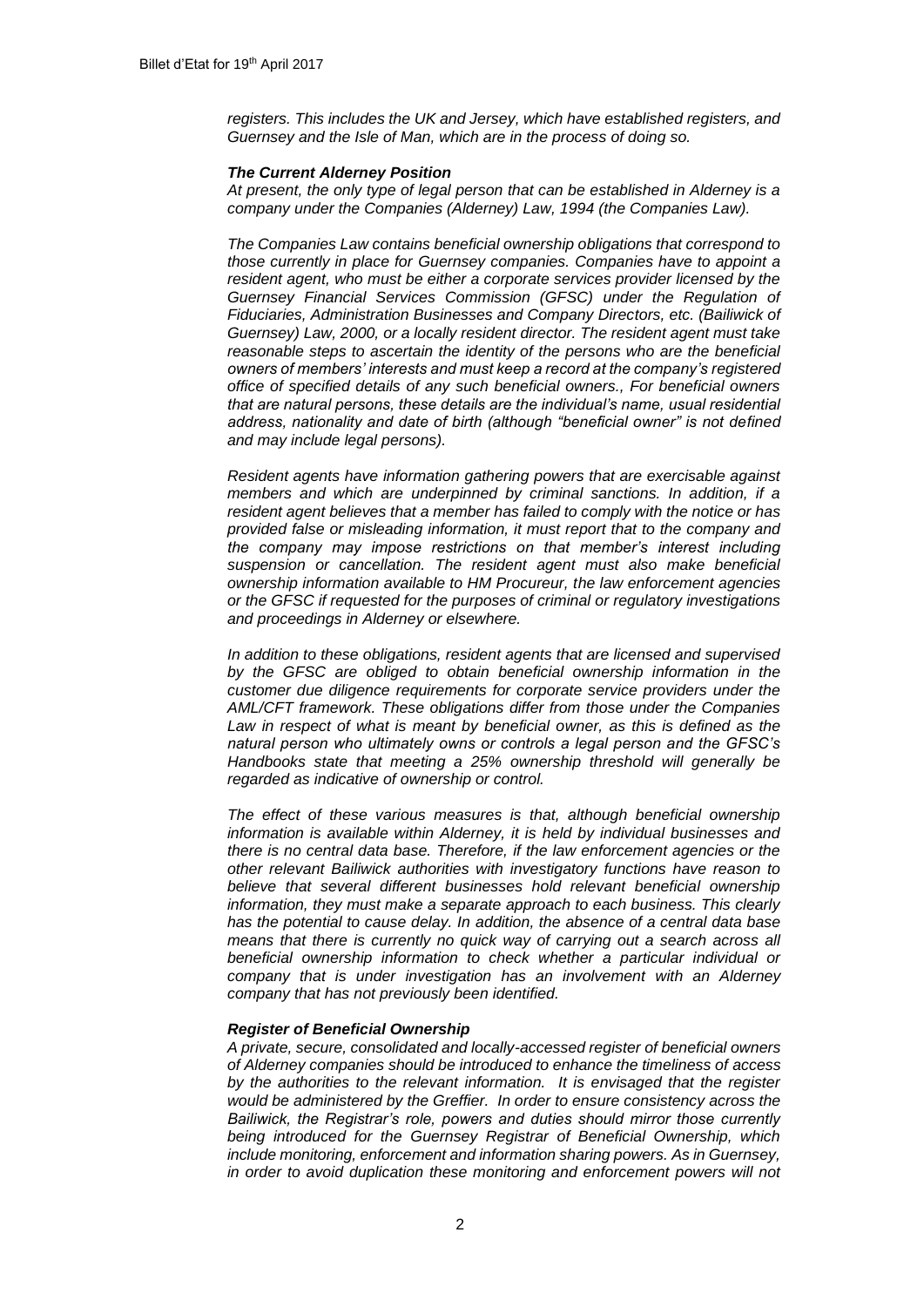*extend to legal persons for whom the provision of beneficial ownership information is already subject to oversight by the GFSC.* 

*This would not involve a major departure from the current position for resident agents, as, under the proposed law, they would be required to give the Registrar information which they are already obliged to keep, together with a few additional details. In addition, their information gathering powers would be enhanced and the Companies Law amended to provide that, instead of reporting concerns about the accuracy of beneficial ownership information to the company, as now, resident agents would report this to the Company Registrar, who would be given the power currently held by the company to suspend or cancel the relevant member's interest. In order to protect resident agents who are unable to obtain information*  from the company or the beneficial owner, resident agents would be given a *statutory power to resign. Again in the interests of consistency, it is envisaged that these various new measures will mirror those currently being put in place for Guernsey legal persons and "beneficial owner" will be defined by reference to the Guernsey definition. This is currently being finalised but it will bring the position closer to that under the AML/CFT framework, including by making it clear that a beneficial owner can only be a natural person.* 

*I would be grateful if you would place this matter before the next meeting of the States of Alderney with an appropriate proposition.*

> *James Dent Chairman"*

**The States of Alderney is asked to approve the "Beneficial Ownership of Legal Persons (Alderney) Law, 2017" and to request the President to seek the Sanction of Her Most Excellent Majesty in Council for it to have the force of Law in the Island of Alderney.**

## **Item II The Al-Qaida (Restrictive Measures) (Alderney) (Amendment) Ordinance, 2017**

The following letter was received from Mr Dent, Chairman of the Policy and Finance Committee:-

*"The EU has introduced Council Regulation (EU) 2016/1686 (the 2016 Regulation) to impose sanctions against legal or natural persons who are associated with ISIL (Da'esh) and Al-Qaeda or any related cell, affiliate, splinter group or derivative. These sanctions supplement existing EU restrictions under EU Regulation (EC) No. 881/2002 (the 2002 Regulation) that were introduced to give effect to United Nations measures aimed at members of the Al-Qaida network and splinter organisations. The 2002 Regulation is currently implemented domestically in Alderney by the Al–Qaida (Restrictive Measures) (Alderney) Ordinance, 2013, which replaced previous legislation. The effect of the Ordinance*  is that any persons listed by the EU for the purposes of the asset freeze and other *restrictions imposed by the 2002 Regulation are automatically subject to the same restrictions in Alderney.* 

*The 2016 Regulation extends the scope of sanctions to a wider group of persons. These are persons who have an association with, but are not members of, ISIL (Da'esh), Al-Qaida and related organisations. Unlike the 2002 Regulation, the 2016 Regulation imposes autonomous EU sanctions, that is, sanctions which have not been introduced to give effect to UN measures but which have been introduced by the EU in its own right. The 2016 Regulation permits the listing of persons involved with a wide range of activities that goes beyond involvement in terrorist acts and includes the provision of financing, technology, arms or training, engaging in trade (in particular oil, oil products and cultural property), travelling or*